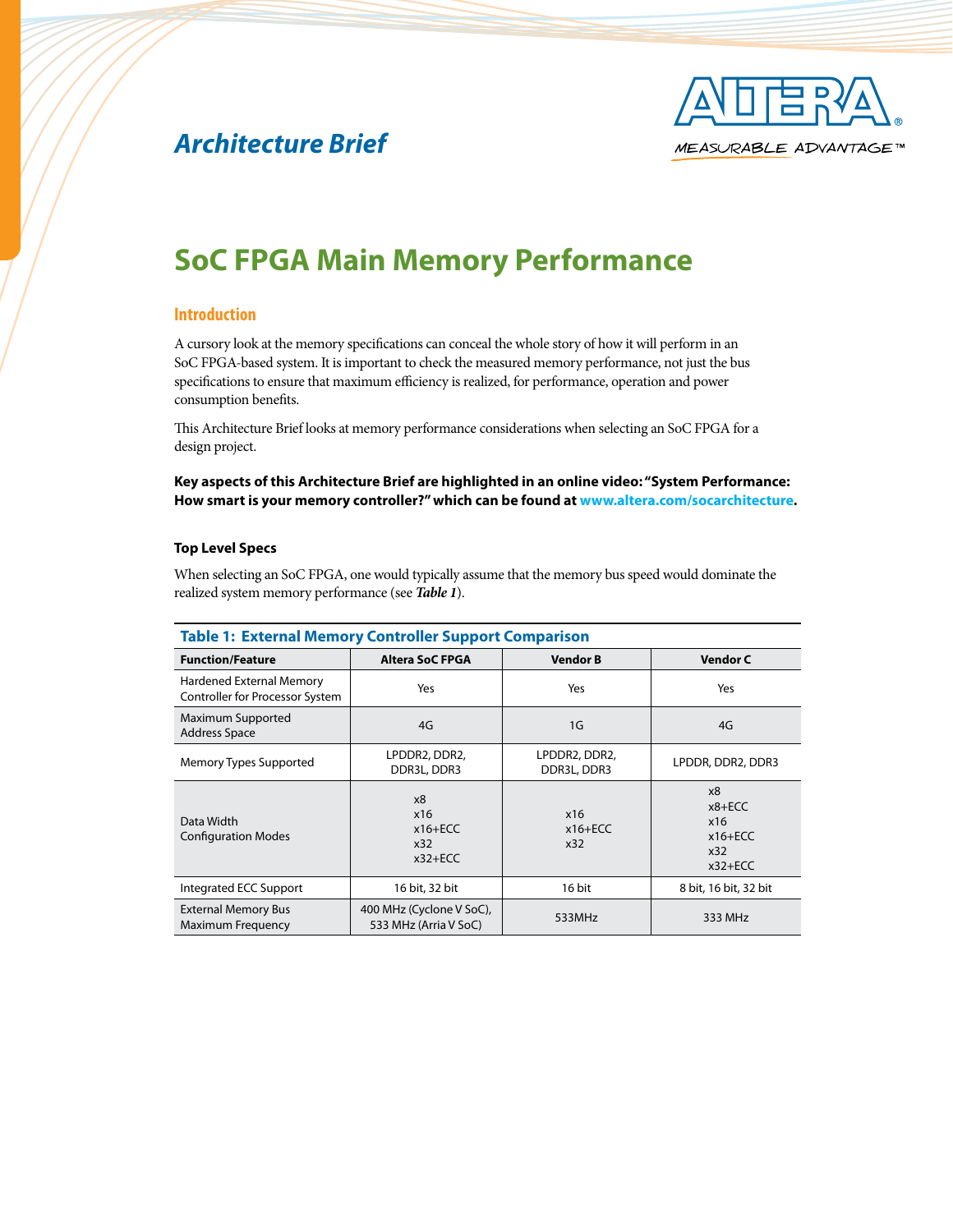## **Memory Controller Intelligence**

However, other factors - how intelligently the memory data transfers are prioritized, scheduled, and processed - can significantly impact overall memory performance. Altera SoC FPGAs utilize Altera's third generation memory controller technology which include advanced features in the areas of scheduling, bank management, command and data reordering, and more.

### **Figure 1: Altera Memory Controller Intelligence**



## **Memory Performance Case Study: LMbench**

To illustrate the impact of the memory controller intelligence on system memory performance, consider two SoC FPGA devices with different memory bus speeds (shown in *Figure 2*). The one on the left is the Altera Cyclone V SoC FPGA; the one on the right is an SoC FPGA from "Vendor B". Both have a dual-core ARM Cortex-A9 processor running at the same frequency of 667 MHz. However, one has an external memory operating at 400 MHz, while the other uses an external memory running at 533 MHz. Which one would you expect to have the better system memory performance? Initially, one would expect the system with 533 MHz memory to exhibit 33% higher performance. However, factors in the memory controller architecture produce some noticeably different results.



#### **Figure 2: SoC FPGA Memory Performance Comparison**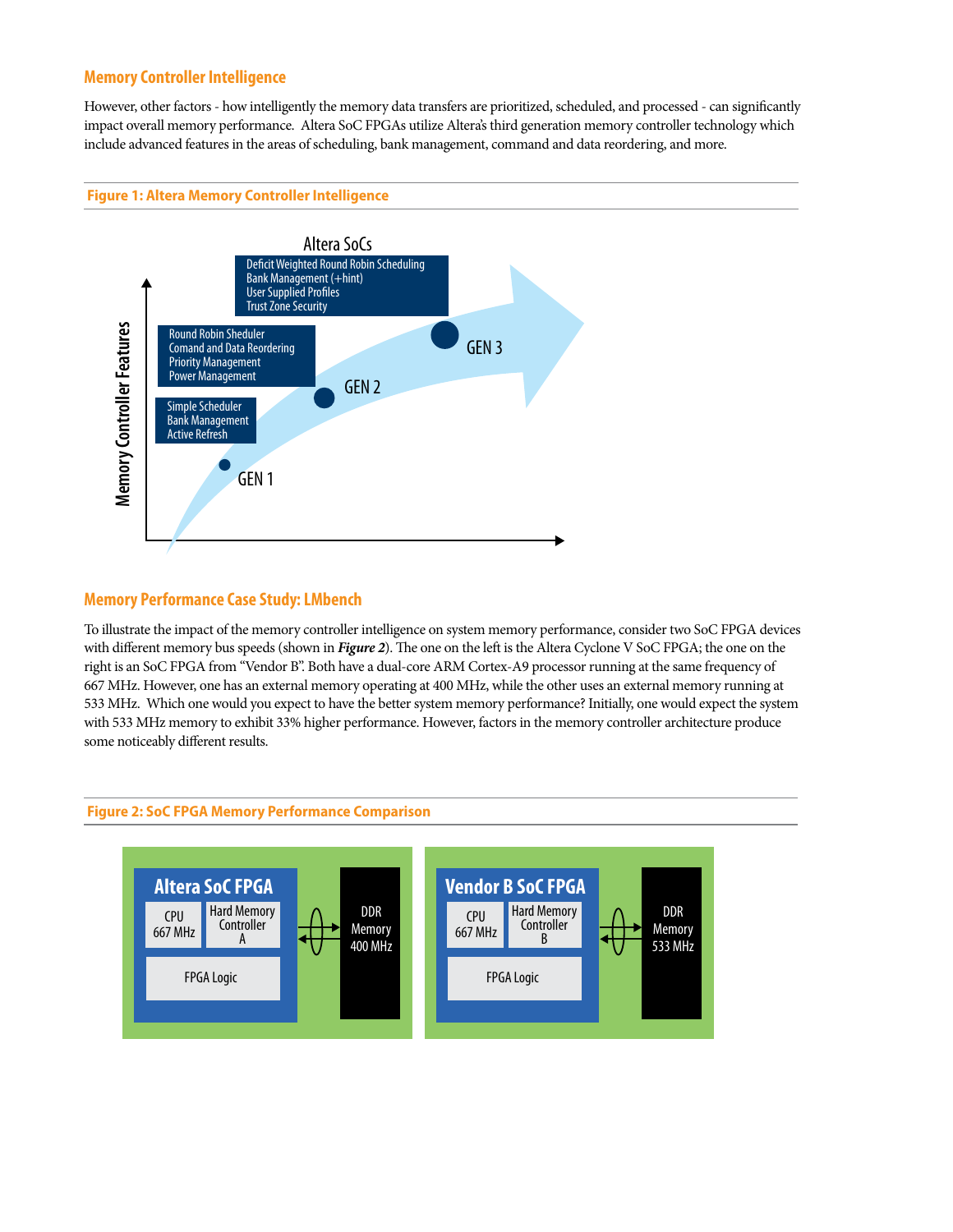Turning to the system performance benchmark called LMbench, an industry-standard benchmark (www.bitmover.com/lmbench) well known for exercising the memory system performance, helps to quantify and compare the results. LMbench (ver. 3) consists of several different read/write test cases. The results for the partial read/write case are shown in *Figure 3* as the partial read/write case is most indicative of transfers in a typical embedded system.

#### **Figure 3: LMbench Partial Read/Write Memory Bandwidth Test Demonstrates Benefits of Advanced Controller**



The vertical axis shows the memory bandwidth vs. the data transfer size along the horizontal axis. (Higher is better for the memory bandwidth.) The curve can be grouped into three stages as the data size moves from the L1 cache (32KB data + 32KB) instruction) to the L2 cache (512KB shared) to external memory. Note that the Altera SoC FPGA significantly outperforms the Vendor B SoC FPGA on the L1 andL2 cache regions. As discussed earlier, one would expect that by the time the transfers reach the external memory (>512 KB on the curve) that the Vendor B solution would outperform the Altera SoC FPGA due to the 533 MHz external bus on SoC FPGA B vs. the 400 MHz memory bus of the Altera Cyclone V SoC FPGA. However, this is not the case as the Altera SoC FPGA exhibits comparable or better performance, even when accessing main memory at >1MB data transfer size. These results are due to the L1/L2 cache structure and external memory controller intelligence of the Altera SoC FPGA.

Grouping the data into small (512 byte to 16 KB), medium (16KB to 1MB) and large (>2MB) data transfer sizes as shown in *Figure 4* helps provide a numerical analysis for the three different regions of the curve.



### **Ratio of Memory Bandwidth for Altera SoC FPGA vs. SoC FPGA B**